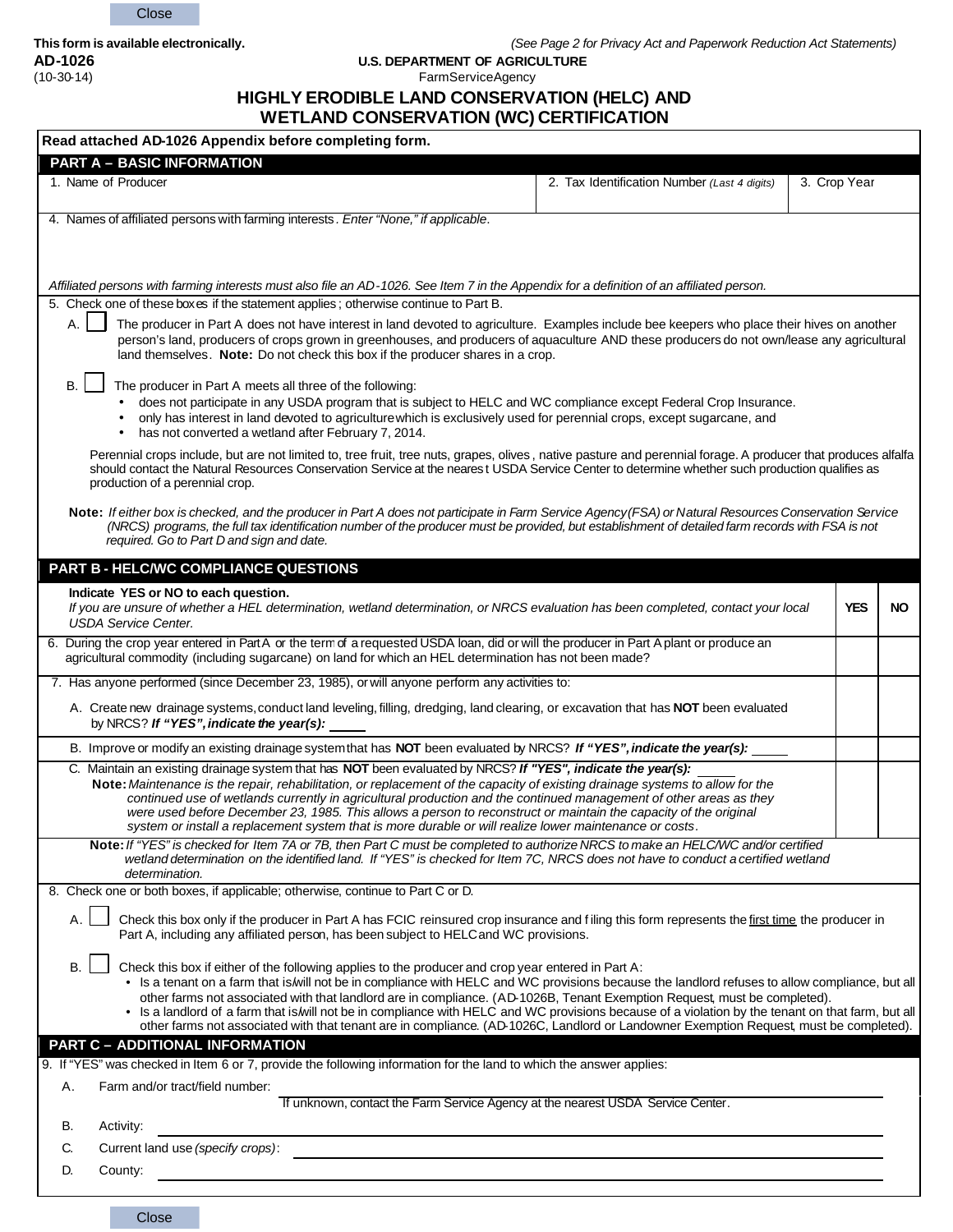#### **AD-1026** (10-30-14) Page 2 of 2

#### **PART D – CERTIFICATION OF COMPLIANCE**

I have received and readthe AD-1026 Appendix and understandandagree to theterms and conditionstherein on all land in which I (or the producer in Part A if different) and any affiliated person have or will have an interest. I understand that eligibility for certain USDA program benefits is contingent upon this certification of compliance with HELC and WC provisions andI am responsible for any non-compliance. I understand and agree that this certification of compliance is considered continuous and will remain in effect unless revoked or a violation is determined. I further understand and agree that:

- all applicable payments must be refunded if a determination of ineligibility is made for a violation of HELC or WC provisions.
- NRCS may verify whether a HELC violation or WC has occurred.
- a revised Form AD-1026 must be filed ifthere are any operation changes or activitiesthat may affect compliance with the HELC and WC provisions. I
- understand that failure to revise Form AD-1026 for such changes may result in ineligibility for certain USDA program benefits or other consequences.
- affiliatedpersons are also subject to compliance with HELC and WC provisions and their failure to comply or file Form AD-1026 will result in loss of eligibility for applicable benefits to any individuals or entities with whom they are considered affiliated.

#### **Producer's Certification:**

*I hereby certify that the information on this form is true and correct to the best of my knowledge.*

| 10A. Producer's Signature (By)                 | 10B. Title/Relationship (If Signing in Representative Capacity) | 10C. Date (MM-DD-YYYY) |
|------------------------------------------------|-----------------------------------------------------------------|------------------------|
|                                                |                                                                 |                        |
|                                                |                                                                 |                        |
|                                                |                                                                 |                        |
|                                                |                                                                 |                        |
|                                                | 11A. Signature of FSA Representative                            | 11B. Date (MM-DD-YYYY) |
| <b>FOR FSA USE ONLY</b> (for referral to NRCS) |                                                                 |                        |
| Sign and date if NRCS determination is needed. |                                                                 |                        |
|                                                |                                                                 |                        |

**IMPORTANT:** If youare unsure about the applicability of HELCand WCprovisionsto your land, contact your local USDA Service Center for details concerningthe location of anyhighly erodible land or wetlandand anyrestrictions applyingto your landaccording to NRCS determinations before plantingan agricultural commodity or performingany drainage or manipulation. Failure to certify and properly revise your compliance certification when applicable may: (1) affect your eligibility for USDA program benefits, including whether you qualify for reinstatement of benefits through the Good Faith process; and (2) result in other consequences.

**NOTE:** *The following statement is made in accordance with the Privacy Act of 1974 (5 USC 552a - as amended). The authority for requesting the information identified on this*  form is 7 CFR Part 12, the Food Security Act of 1985 (Pub. L. 99-198), and the Agricultural Act of 2014 (Pub. L. 113-79). The information will be used to certify *compliance with HELC and WC provisions and to determine producer eligibility to participate in and receive benefits under programs administered by USDA agencies.*  The information collected on this form may be disclosed to other Federal, State, Local government agencies, Tribal agencies, and nongovernmental entities that have *been authorized access to the information by statute or regulation and/or as described in applicable Routine Uses identified in the System of Records Notice for USDA/FSA-2, Farm Records File (Automated) and USDA/FSA-14, Applicant/Borrower. Providing the requested information is voluntary. However, failure to furnish the requested information will result in a determination of producer ineligibility to participate in and receive benefits under programs administered by USDA agencies.*

This information collection is exempted from the Paperwork Reduction Act as specified in the Agricultural Act of 2014 (Pub. L. 113-79, Title II, Subtitle G, Funding and Administration). The provisions of appropriate criminal and civil fraud, privacy, and other statutes may be applicable to the information provided. RETURN *THIS COMPLETED FORM AD-1026 TO YOUR COUNTY FARM SERVICE AGENCY (FSA) OFFICE.*

*The U.S. Department of Agriculture (USDA) prohibits discrimination against its customers, employees, and applicants for employment on the basis of race, color, national origin, age,*  disability, sex, gender identity, religion, reprisal, and where applicable, political beliefs, marital status, familial or parental status, sexual orientation, or all or part of an individual's income is derived from any public assistance program, or protected genetic information in employment or in any program or activity conducted or funded by the Department. (Not all *prohibited basis will apply to all programs and/or employment activities.) Persons with disabilities, who wish to file a program complaint, write to the address below or if you require*  alternative means of communication for program information (e.g., Braille, large print, audiotape, etc.) please contact USDA's TARGET Center at (202) 720-2600 (voice and TDD). Individuals who are deaf, hard of hearing, or have speech disabilities and wish to file either an EEO or program complaint, please contact USDA through the Federal Relay Service at *(800) 877-8339 or (800) 845-6136 (in Spanish).*

*If you wish to file a Civil Rights program complaint of discrimination, complete the USDA Program Discrimination Complaint Form, found online at http://www.ascr.usda.gov/complaint\_filing\_cust.html, or at any USDA office, or call (866) 632-9992 to request the form. You may also write a letter containing all of the information requested in the form. Send your completed complaint form or letter by mail to U.S. Department of Agriculture, Director, Office of Adjudication, 1400 Independence Avenue, S.W.,*  Washington, D.C. 20250-9410, by fax (202) 690-7442 or email at *program.intake@usda.gov. USDA is an equal opportunity provider and employer.* 

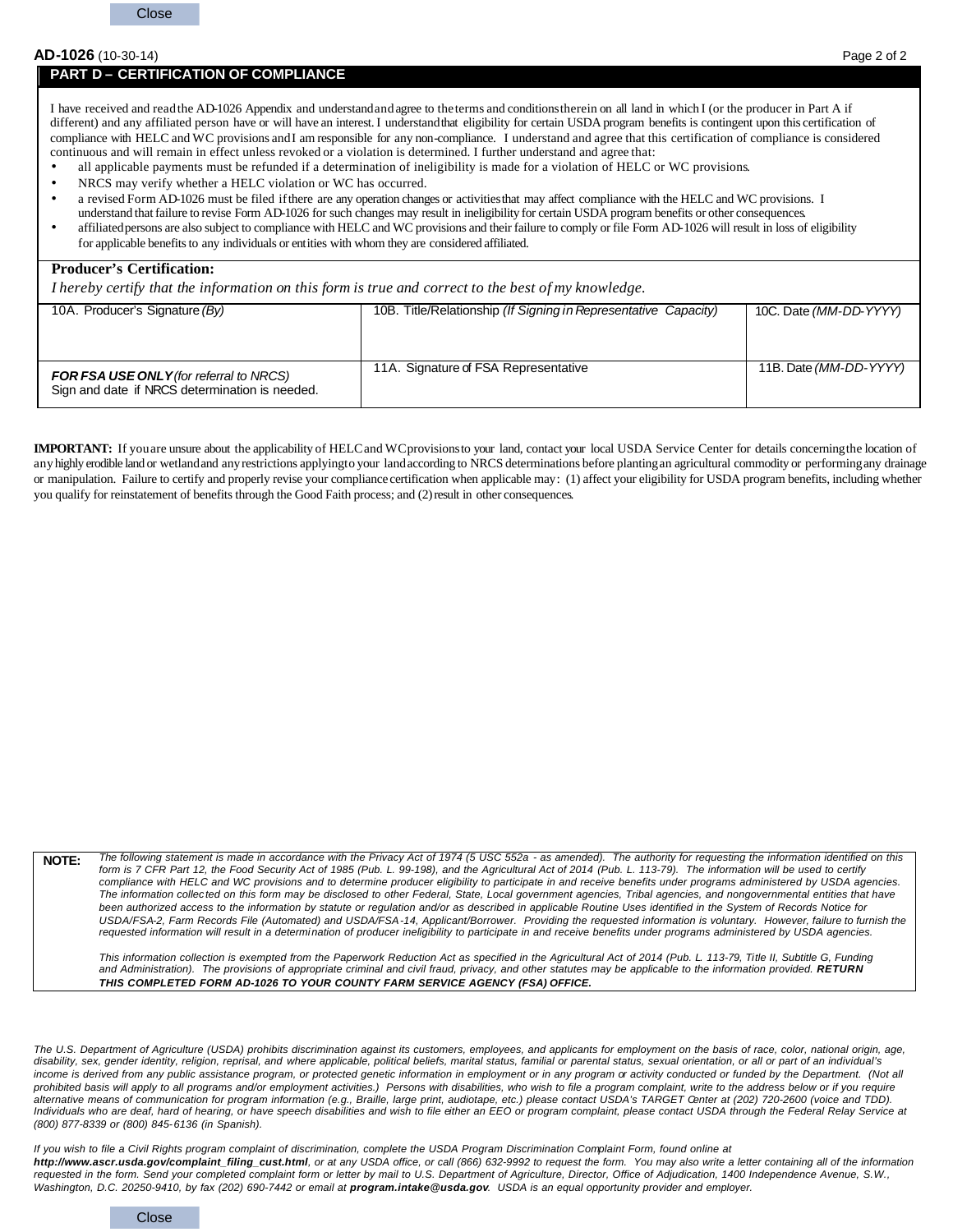**This form is available electronically.**

### **APPENDIX TO FORM AD-1026 HIGHLY ERODIBLE LAND CONSERVATION (HELC) AND WETLAND CONSERVATION (WC) CERTIFICATION**

#### **1. Overview**

The following conditions of eligibility are required for a producer to receive any U.S. Department of Agriculture (USDA) loans or other program benefits that are subject to the highly erodible land conservation (HELC) and wetland conservation (WC) provisions. Unless an exemption has been granted by USDA, the producer agrees to all of the following on all farms in which the producer, and any affiliated person to the producer (as specified in 7 CFR Part 12), has an interest:

- **NOT** to plant or produce an agricultural commodity on highly erodible land or fields unless being farmed in accordance with a conservation plan or system approved by the Natural Resources Conservation Service.
- **NOT** to plant or produce an agricultural commodity on a wetland that was converted after December 23, 1985.
- **NOT** to have converted a wetland after November 28, 1990, for the purpose, or to have the effect, of making the production of an agricultural commodity possible on such converted wetland.
- **NOT** to convert a wetland by draining, dredging, filling, leveling, removing woody vegetation, or any other activity that results in impairing or reducing the flow and circulation of water in a way that would allow the planting of an agricultural commodity.
- **NOT** to use proceeds from any Farm Service Agency farm loan, insured or guaranteed, or any USDA financial assistance program, in such a way that might result in negative impacts to a wetland, except for those projects evaluated and approved by Natural Resources Conservation Service.

#### **2. Statutory and Regulatory Authority**

The Food Security Act of 1985, as amended, requires producers participating in most programs administered by the Farm Service Agency (FSA), Natural Resources Conservation Service (NRCS), and the Risk Management Agency (RMA) to comply with HELC and WC provisions on all land owned or farmed that is considered highly erodible or a wetland unless USDA determines an exemption applies. Producers participating in these programs, and any individual or entity considered to be an affiliated person of a participating producer, are subject to these provisions. The regulations covering these provisions are set forth at 7 CFR Part 12; all such provisions, whether or not explicitly stated herein, shall apply.

#### **3. Explanation of Terms**

Agriculturalcommodity is **any** crop planted and produced by annual tilling of the soil, including tilling by one-trip planters, or sugarcane.

Highly erodible land is any land that has an erodibility index of 8 or more.

Highly erodible fields are fields where either:

- 33.33 percent or more of the total field acreage is identified as soil map units that are highly erodible; or
- 50 or more acres in such field are identified as soil map units that are highly erodible.

Perennial crop is any crop that is planted once and produces crops over multiple years. Go to

www.nrcs.usda.gov/compliance for a list of perennial and annual crops.

Wetland is an area that:

- has a predominance of hydric soils (wet soils);
- is inundated or saturated by surface or groundwater (hydrology) at a frequency and duration sufficient to support a prevalence of hydrophytic (water tolerant) vegetation typically adapted for life in saturated soil conditions; and
- under normal circumstances supports a prevalence of such vegetation, except that this term does not include lands in Alaska identified as having a high potential for agricultural development and a predominance of permafrost soils.

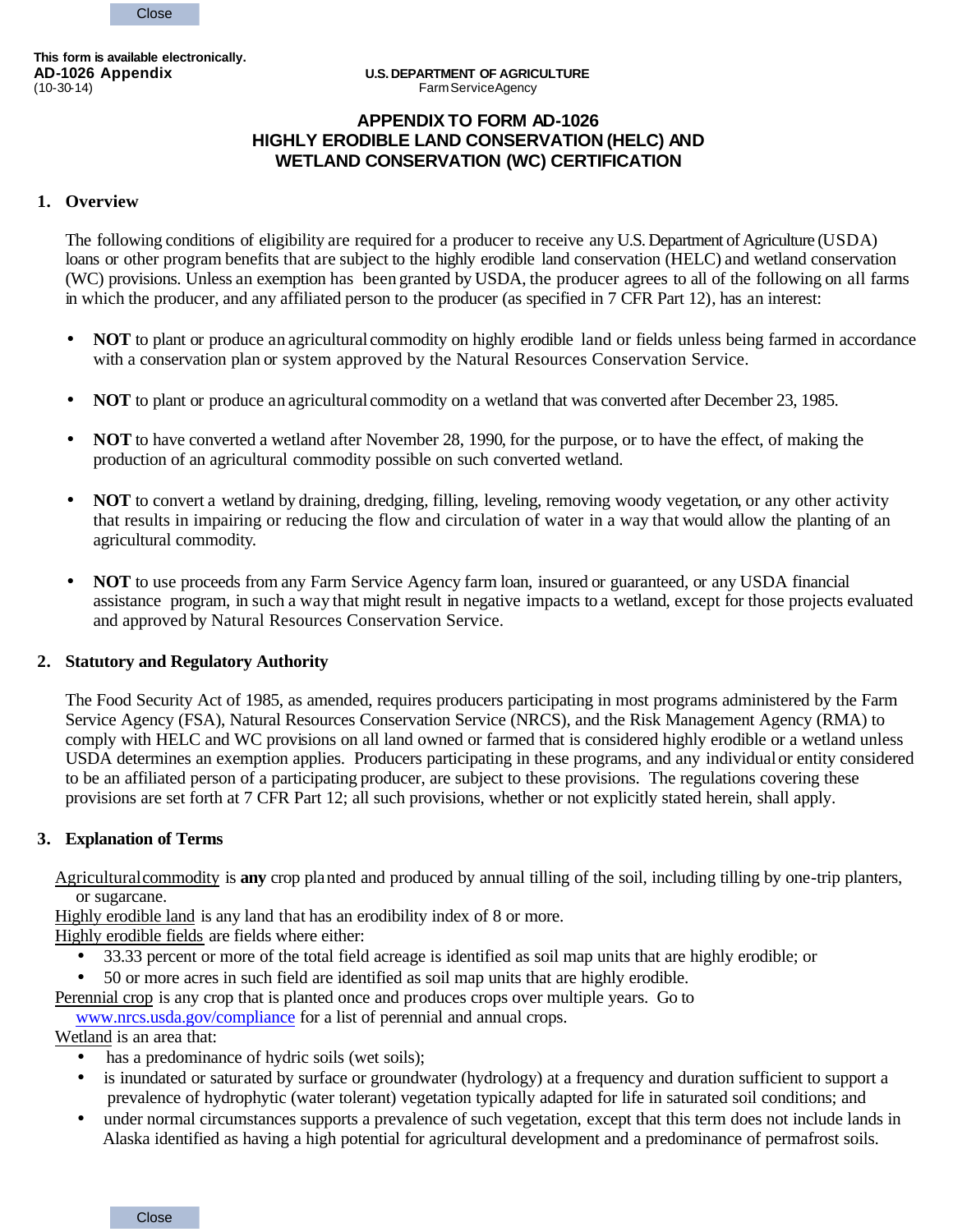### **4. NRCS and FSA Determinations**

When making HELC and WC compliance determinations:

- NRCS makes technical determinations; these include:
	- For HELC compliance:
		- whether land is considered highly erodible;
		- ß establishing conservation plans or systems; and
		- whether highly erodible fields are being farmed in accordance with a conservation plan or system approved by NRCS.
	- For WC compliance:
		- whether land is a wetland and if certain technical exemptions apply, such as prior converted;
		- whether a wetland conversion has occurred.
- FSA's responsibilities include:
	- making eligibility determinations, such as who is ineligible based upon NRCS technical determinations of non-compliance.
	- acting on requests for application of certain eligibility exemptions, such as the good faith relief exemption.
	- maintaining the official USDA records of highly erodible land and wetland determinations. The determinations are recorded both within the geographic information system and the automated farm and tract records maintained by FSA; however, it is important to know that determinations may not include all of a producer's land. If a producer is uncertain of the highly erodible land and wetland determinations applicable to any of the producer's land, the producer should contact the appropriate USDA Service Center for assistance.

# **5. HELC and WC Non-Compliance - FSA and NRCS Programs**

Producers who are not in compliance with HELC and WC provisions are not eligible to receive benefits for most programs administered by FSA and NRCS. If a producer received program benefits and is later found to be non-compliant, the producer may be required to refund all benefits received and/or may be assessed a penalty.

In particular, unless exemptions apply, a producer participating in FSA and NRCS programs must: not plant or produce an agricultural commodity on a highly erodible field unless such production is in compliance with a conservation plan or system approved by NRCS; not have planted or produced an agricultural commodity on a wetland converted after December 23, 1985; and, after November 28, 1990, must not have converted a wetland for the purpose, or to have the effect, of making the production of an agricultural commodity possible on such converted wetland.

A producer who violates HELC or WC provisions is ineligible for applicable FSA and NRCS benefits for the year(s) in violation. A planting violation, whether on highly erodible land or a converted wetland, results in ineligibility for benefits for the year(s) when the planting occurred. A wetland conversion violation results in ineligibility beginning with the year in which the conversion occurred and continuing for subsequent years, unless the converted wetland is restored or mitigated before January  $1<sup>st</sup>$  of the subsequent year.

### **6. HELC and WC Non-Compliance - Risk Management Agency - Crop Insurance Policies Reinsured by the Federal Crop Insurance Corporation**

Producers obtaining federally reinsured crop insurance will not be eligible for any premium subsidy paid by the Federal Crop Insurance Corporation (FCIC) for any policy or plan of insurance if the producer:

- has not filed a completed Form AD-1026 with FSA certifying compliance with HELC and WC provisions; or
- is not in compliance with HELC and WC provisions.

Unless an exemption applies, a producer must:

- not plant or produce an agricultural commodity on a highly erodible field, unless such production is in compliance with a conservation plan approved by NRCS;
- not plant or produce an agricultural commodity on a wetland converted after February 7, 2014; and
- not have converted a wetland for the purpose, or to have the effect, of making the production of an agricultural commodity possible on such converted wetland after February 7, 2014.